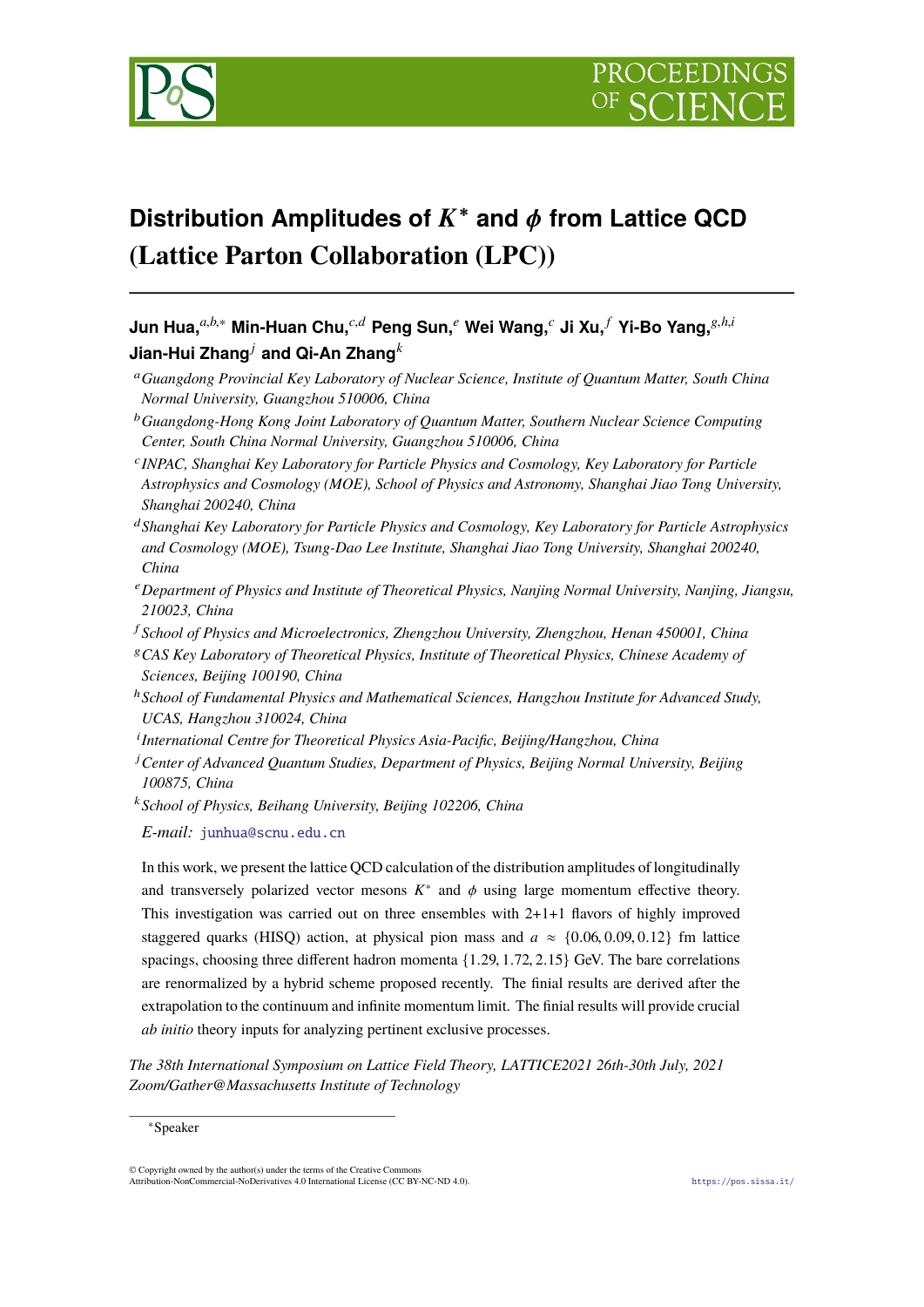#### **1. Introduction**

Searching for new physics beyond the Standard Model (SM) is a primary goal of high energy physics nowadays. A unique possibility of doing so is to investigate processes which are highly suppressed in the SM, such as flavor-changing neutral processes in B meson decays. The recent Belle and LHCb experimental analyses [[1](#page-6-0), [2](#page-6-1)]on processes  $B \to K^* \ell^+ \ell^-$  and  $B_s \to \phi \ell^+ \ell^-$  have revealed notable tensions between SM predictions and experimental data. To solve these tensions, various new physics interpretations have been proposed. However, without reliable knowledge of LCDAs of  $K^*$  and  $\phi$ , the predictions on physical observables are untrustworthy and the new physics interpretations can not be confirmed.

In the low recoil region (high  $q^2$ ), the  $B \to K^*$  and  $B_s \to \phi$  form factors can be directly calculated on the lattice (see in Refs. [[3](#page-6-2), [4\]](#page-6-3)), however these decays at large recoil are also of experimental interests. For instance the *P*′ <sup>5</sup> anomaly has attracted many theoretical and experimental attentions [[5](#page-6-4), [6](#page-6-5)]. In the latter kinematics region, decay amplitudes are split into short-distance hard kernels and long-distance universal inputs. The universal inputs that enter include the light-cone distribution amplitudes (LCDAs) of the vector mesons  $K^*$ ,  $\phi$ , which to the leading-twist accuracy, specify the longitudinal momentum distribution amongst the valence quark and antiquark in the meson. While the hard scattering kernel is perturbatively calculable, the LCDAs can only be extracted from nonperturbative methods or from fits to relevant data. A reliable knowledge of LCDAs is essential in making predictions on physical observables, and in particular the transition form factors at large recoil can be typically affected by  $O(10\%)$  by the non-asymptotic terms of LCDAs in light-cone sum rules approach [\[7,](#page-6-6) [8\]](#page-6-7). Most of the available analyses to data have made use of estimates based on QCD sum rules[\[9\]](#page-7-0) or Dyson-Schwinger equation [\[10](#page-7-1)], but a first-principle description of LCDAs for the vector  $(K^*, \phi)$  meson is still missing.

Lattice QCD provides an ideal ab *initio* tool to access nonperturbative quantities in strong interaction. Though the lowest moments of LCDAs can be studied by operator expansion, the entire distribution has not been viable until the proposal of large momentum effective theory (LaMET) [[11,](#page-7-2) [12\]](#page-7-3). In this Letter, we present the first lattice calculation of LCDAs for vector mesons  $K^*, \phi$ using large momentum effective theory. We find that the longitudinal distribution amplitudes tend to be close to the asymptotic form, but the transverse ones deviate rather significantly from the asymptotic form. This finding is different with QCD sum rules estimates.

#### **2. Numerical Setup**

The numerical simulation are based on ensembles with  $N_f = 2+1+1$  flavors of highly improved staggered quarks (HISQ) action as shown in Table [1](#page-2-0), generated by MILC collaboration [[13\]](#page-7-4), at physical pion mass and three lattice spacings {0.06, 0.09, 0.12} fm, choosing three hadron momenta  $P_z = \{1.29, 1.72, 2.15\}$  GeV. The smearing transformation of hyperubi(HYP) fat link [14] is taken to improve the signal-to-noise ratio of simulation. The momentum smeared 2-2-2 grid source are used in calculation, which allows to obtain the even momenta in unit of 2π/*L* with ∼ 8 times of the statistics. We also repeat the calculation at 8, 6, 4 time slices at three ensembles, fold the data in the two directions of time and further reversed the non local separation direction to double the statistics.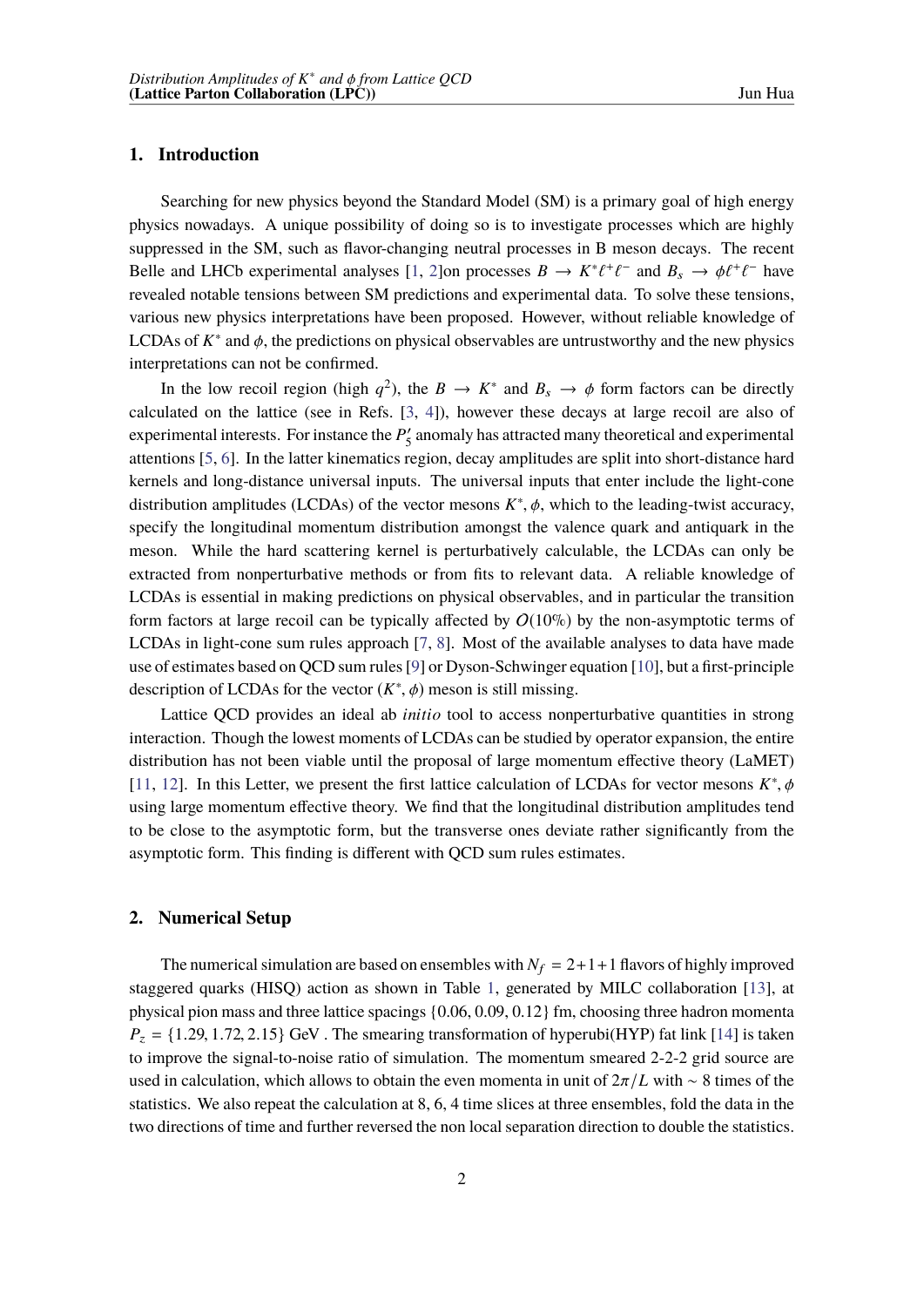<span id="page-2-0"></span>**Table 1:** Information on the simulation setup. The light and strange quark mass(both valence and sea quark) of the clover action are tuned such that  $m_{\pi}$ =140 MeV and  $m_{\eta_s}$ =670 MeV.

| Ensemble | $a$ (fm) | $L^3 \times T$  | c <sub>SW</sub> | $m_{u/d}$ | $m_{\rm s}$ |
|----------|----------|-----------------|-----------------|-----------|-------------|
| a12m130  | 0.12     | $48\times 64$   | 1.05088         | $-0.0785$ | $-0.0191$   |
| a09m130  | 0.09     | $64 \times 96$  | 1.04239         | $-0.0580$ | $-0.0174$   |
| a06m130  | 0.06     | $96 \times 192$ | 1.03493         | $-0.0439$ | $-0.0191$   |

In total, it is equivalent to having  $570 \times 8 \times 8 \times 2 \times 2$ ,  $730 \times 8 \times 6 \times 2 \times 2$  and  $970 \times 8 \times 4 \times 2 \times 2$ measurements at three ensembles of 0.06, 0.09 and 0.12 fm.

### **3. LCDAs in LaMET**

The leading-twist LCDAs of longitudinally and transversely polarized vector mesons can be defined as:

$$
\int d\xi^- e^{-ixp^+\xi^-} \langle 0|\bar{\psi}_1(0)\psi_+ U(0,\xi^-)\psi_2(\xi^-)|V\rangle = f_V n_+ \cdot \epsilon \Phi_{V,L}(x),
$$
\n
$$
\int d\xi^- e^{-ixp^+\xi^-} \langle 0|\bar{\psi}_1(0)\sigma^{+\mu_\perp} U(0,\xi^-)\psi_2(\xi^-)|V\rangle = f_V^T [\epsilon^+ p^{\mu_\perp} - \epsilon^{\mu_\perp} p^+] \Phi_{V,T}(x),
$$
\n(1)

where  $U(0, \xi^-) = P \exp[i g_s \int_{\xi^-}^0 ds n_+ \cdot A(s n_+)]$  is the gauge-link along the minus direction on lightcone,  $n_+$  is the unit vector along the plus direction on lightcone,  $\epsilon$  is the polarization vector of the vector meson,  $f_V$  and  $f_V^T$  are the decay constants. According to LaMET, the above LCDAs can be derived by the bare equal-time correlations calculated on lattice:

$$
\langle 0|\bar{\psi}_1(0)\gamma^t U(0, z\hat{z})\psi_2(z\hat{z})|V\rangle = H_{V, L}(z)\epsilon^t f_V,
$$
  

$$
\langle 0|\bar{\psi}_1(0)\sigma_{\nu\rho}U(0, z\hat{z})\psi_2(z\hat{z})|V\rangle = H_{V, T}(z)f_V^T[\epsilon_{\nu}p_{\rho} - \epsilon_{\rho}p_{\nu}],
$$
 (2)

where the Lorentz indices are chosen as  $\{v, \rho\} = z, y, U(0, z\hat{z})$  is the gauge-link along the *z* direction. The bare matrix elements  $H_{V, \{L,T\}}(z)$  should be renormalized nonperturbatively by an appropriate scheme. In this work, we choose the hybrid scheme [[15\]](#page-7-5) proposed recently which can renormalize the factor without introducing extra nonperturbative effects at large z region and distort the IR property of the bare correlations. This scheme works as follows: At short distance  $|z| \le z_S$ , we choose the RI/MOM scheme which can avoid certain discretization effects at this region,

$$
Z(z,a) = \frac{1}{12} \text{Tr} \Big[ \langle S(p) \rangle^{-1} \times \langle S(p|z) \rangle \gamma_z \gamma_5 \times \prod_n U_z(n\hat{z}) S(p|0) \langle S(p) \rangle^{-1} \gamma_z \gamma_5 \Big]_{\substack{p^2 = -\mu_R^2,\\p_z = 0}}.
$$
 (3)

At the  $|z| > z_s$  region, we apply a gauge-link mass subtraction scheme:

$$
H_V^R(z, a, P_z) = \frac{H_V(z, a, P_z)}{Z(z, a)} \theta(z_S - |z|) + H_V(z, a, P_z) e^{-\delta m(\tilde{\mu})z} Z_{\text{hybrid}}(z_S, a) \theta(|z| - z_S), \tag{4}
$$

where  $\tilde{\mu}$  represents the UV and IR intrinsic scale dependence of the gauge-link, and the mass counterterm  $\delta m(\tilde{\mu})$  can be extracted by fitting the RI/MOM renormalization factor. The  $Z_{hybrid}$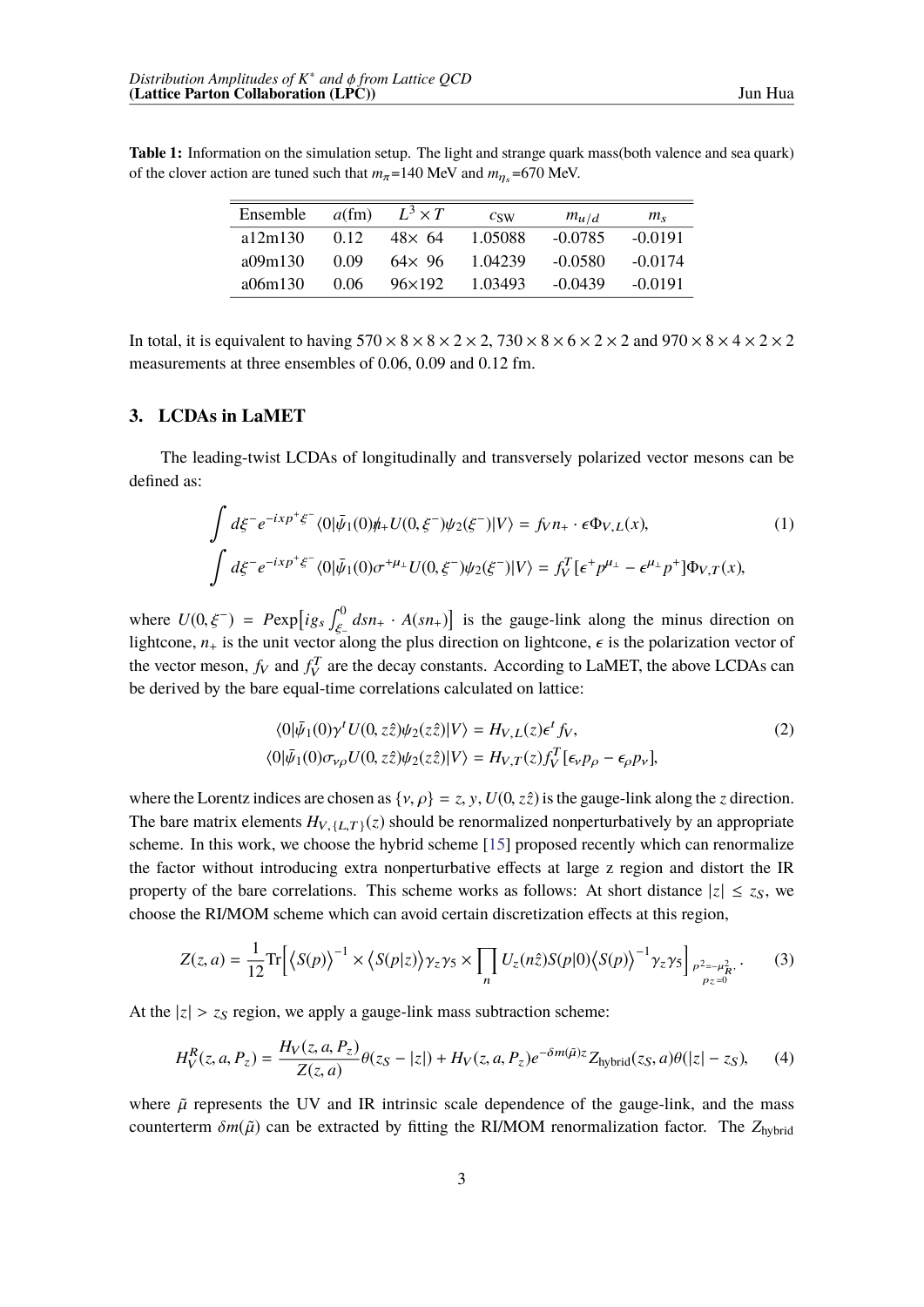denotes the endpoint renormalization constant which can be determined by imposing a continuity condition at  $z = zs$ ,

$$
Z_{\text{hybrid}}(z_S, a) = e^{\delta m(\tilde{\mu})z_S} / Z(z_S, a) \,. \tag{5}
$$

The *z<sub>S</sub>* should be chosen at perturbative region, in this work we have chosen 0.24 fm and 0.36 fm and taken their difference as a systematic error. At large *z* region where the lattice data signal can not reach, we adopt a physics-based extrapolation:

$$
H_{V,\{L,T\}}(z,P_z) = \left[\frac{c_1}{(-i\lambda)^a} + e^{i\lambda} \frac{c_2}{(i\lambda)^b}\right] e^{-\lambda/\lambda_0},\tag{6}
$$

where the exponential decay term comes from the finite momentum of the finite correlation length, and algebraic terms account for the law behavior of the LCDAs at end point region (momentum fraction  $x \to 0/1$ . The  $\lambda = zP_z$  is the quasi light-cone distance, and the other parameters  $c_{1,2}$ , *a*, *b*,  $\lambda_0$  are fitted by the lattice results. This extrapolation will have a reasonable control of uncertainties at large *z* region without introducing a truncation which will cause unphysical oscillations in momentum space, but with the price of altering the endpoints of LCDAs.

The quasi DAs can be obtained by Fourier transforming the  $H_{V, \{L,T\}}(z, P_z)$  to momentum space:

<span id="page-3-1"></span><span id="page-3-0"></span>
$$
\tilde{\Phi}_{V, \{L,T\}}(y, P_z) = \int dz e^{-iyP_z z} H_{V, \{L,T\}}^R(z, P_z). \tag{7}
$$

The LCDAs and the quasi-DAs can be related by the factorization formular:

$$
\tilde{\Phi}_{V, \{L,T\}}(y, P_z, \mu_R) = \int_0^1 dx \, C_{V, \{L,T\}}(x, y, P_z, \mu_R, \mu) \Phi_{V, \{L,T\}}(x, \mu), \tag{8}
$$

where [th](#page-7-5)e matching kernel  $C_{V, \{L,T\}}$  was derived in RI/MOM scheme in Ref.[15], the  $\mu$  and  $\mu_R$  are the generic renormalization scale of LCDAs and quasi DAs.

### **4. Results**

After renormalization in hybrid scheme, we make a phase rotation  $e^{izPz/2}$  to the renormalized correlation, therefor the imaginary part directly reflects SU(3) flavor asymmetry between the *s* quark and *u/d* quarks. The real part (left panel) of and the imaginary part (right panel) of transverselypolarized  $K^*$  with t[he](#page-4-0) momentum  $P_z = 2.15 GeV$  are shown in Fig. 1. As shown in the real part, the data of different lattice spacings are consistent with each other, which means the linear divergence are canceled up to the current numerical uncertainty. The right panel has a positive imaginary part which corresponds to the asymmetry peak at  $x < 1/2$  in momentum space. After renormalization and extrapolation in large  $\lambda = zP_z$  region, the quasi DAs can be obtained by the Fourier transforming in Eq. [7](#page-3-0), and the LCDAs can be obtained by an inverse matching based on Eq. [8.](#page-3-1) Take the transversely polarized  $K^*$  correlator at  $P_z = 2.15 \text{GeV}$  and  $a = 0.09 \text{fm}$  as an example, the comparison of quasi-DA and corresponding LCDA are given in Fig. [2.](#page-4-1) As shown in this figure, there is non-zero tail for the quasi-DA in the unphysical region  $x > 0$  or  $x < 1$ , which becomes much better after the perturbative matching.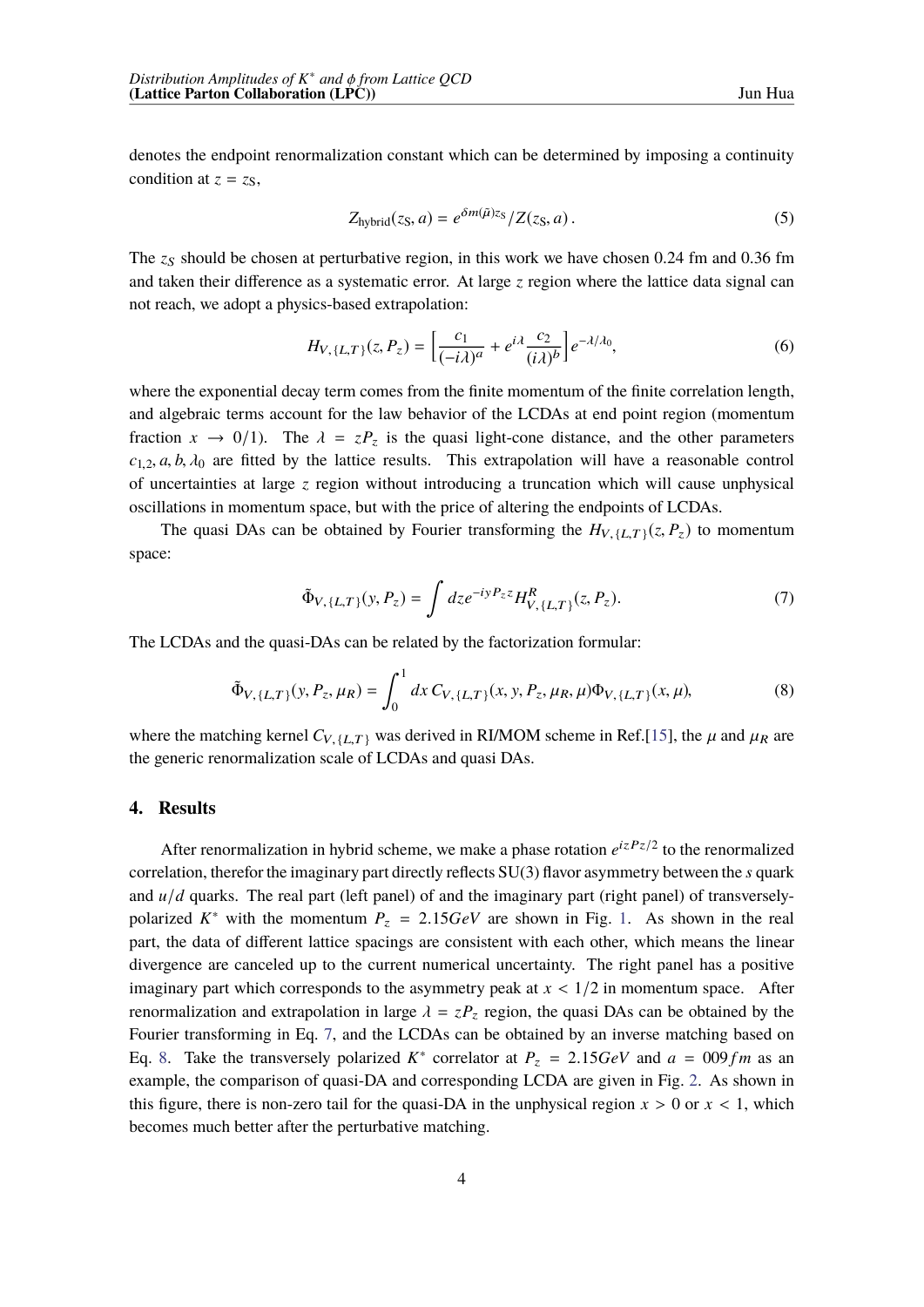<span id="page-4-0"></span>

<span id="page-4-1"></span>**Figure 1:** The two-point correlation function for the transversely-polarized *K*∗ in coordinate space. We make a phase rotation by multiplying a factor  $e^{izP_z/2}$  with  $P_z = 2.15$ GeV.



**Figure 2:** Quasi-DA and LCDA extracted from it for the transversely-polarized *K*∗ using data at *a* = 0.09 fm,  $P_z = 2.15$  GeV.

We perform a simple extrapolation to the continuum limit using the results from three different lattice spacings,

$$
\psi(a) = \psi(a \to 0) + c_1 a + O(a^2),\tag{9}
$$

where the  $O(a)$  correction comes from the mixed action of the clover valence fermion in HISQ sea. The three different  $P_z = 1.29, 1.72, 2.15$  GeV results are used for a  $P_z \rightarrow \infty$  extrapolation with the following form:

$$
\psi(P_z) = \psi(P_z \to \infty) + \frac{c_2}{P_z^2} + O\left(\frac{1}{P_z^4}\right).
$$
\n(10)

After matching from quasi-DAs to LCDAs and performing the above two extrapolations, the final r[e](#page-5-1)sults of  $K^*$  and  $\phi$  are shown in Fig. 3 and [4.](#page-5-0) The endpoint regions of LCDAs are difficult to access precisely in LaMET, a roughly estimate of reliable region can come form the largest attainable  $\lambda$  (the conjugate variable of momentum fraction *x*). In this work, we have  $\lambda_{\text{max}} \approx 14$ , therefore the estimated predictable region is  $[0.1 < x < 0.9]$ . Beyond this region, we plot a shaded area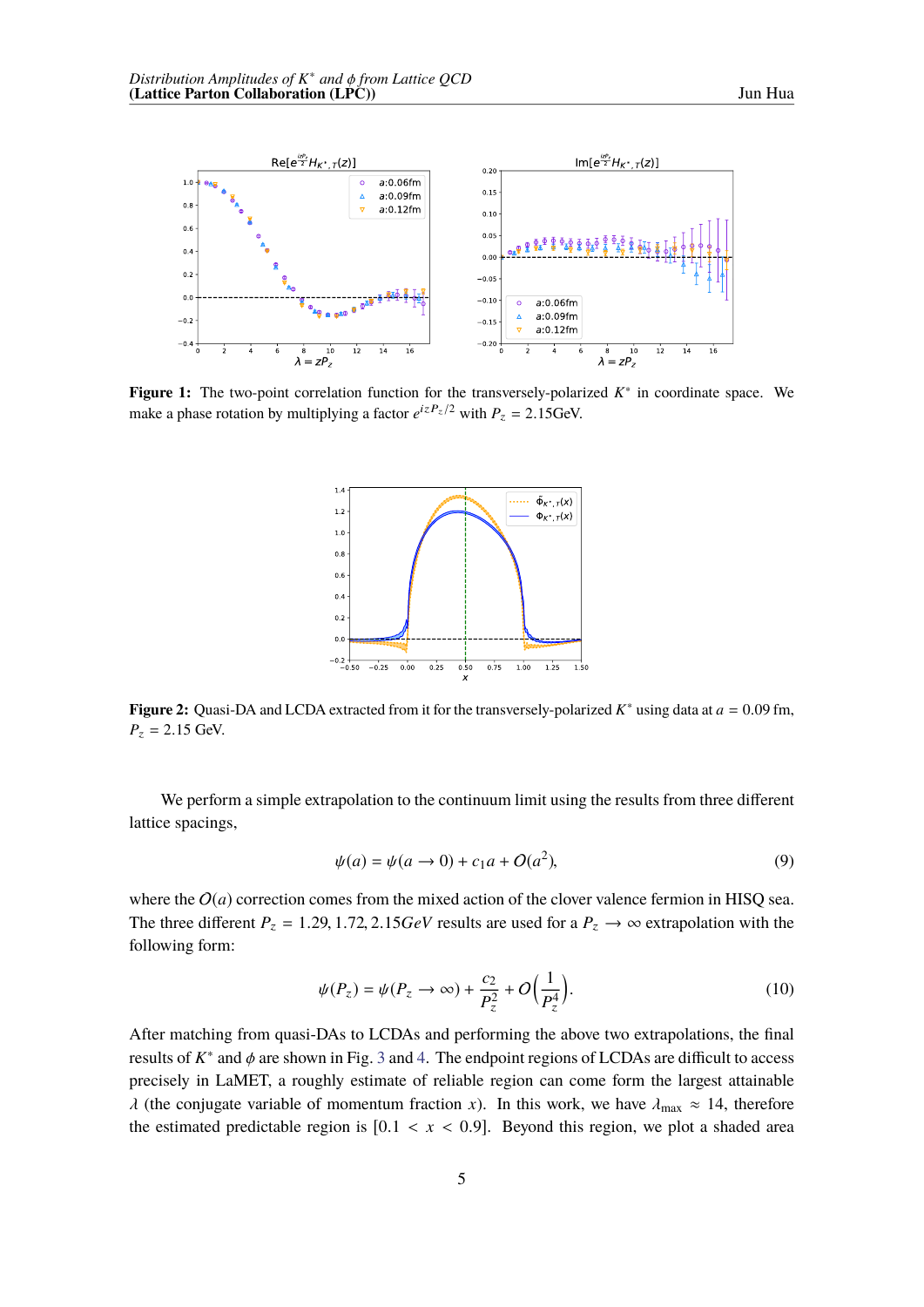<span id="page-5-0"></span>

**Figure 3:** LCDAs for the longitudinally-polarized *K*∗(upper panel) and transversely-polarized *K*∗(lower panel). The results are extrapolated to the continuous limit  $(a \rightarrow 0)$  and the infinite momentum limit  $(P_z \rightarrow \infty)$ . Regions with  $x < 0.1$ ,  $x > 0.9$  are shaded, as systematic errors in these regions are difficult to estimate.

<span id="page-5-1"></span>

**Figure 4:** Similar to Fig. [3](#page-5-0), but for the  $\phi$  vector meson.

where the systematic errors are difficult to estimate. As a comparison, we also plot the asymptotic form  $6x(1 - x)$ , t[he](#page-7-0) results from earlier QCD sum rule [9] and the results from Dyson-Schwinger equations(DSE) [[10](#page-7-1)]. Asshown in these figures, the results of longitudinal LCDAs are much similar to the asymptotic form while the transverse LCDAs have a relatively significant deviation from the asymptotic form. The transverse part of  $K^*$  LCDAs exhibits a peak at  $x < 1/2$  which reflects the SU(3) flavor asymmetry between the  $s$  quark and  $u/d$  quark.

#### **5. Conclusions**

We present the first lattice calculation of LCDAs for vector mesons  $K^*$ ,  $\phi$  in LaMET using the hybrid renormalization scheme. The continuum and infinite momentum limit are taken based on results from three lattice spacings and momenta at physical pion mass. Comparing with the asymptotic form and QCD sum rule results, the longitudinal LCDAs in our results tend to be close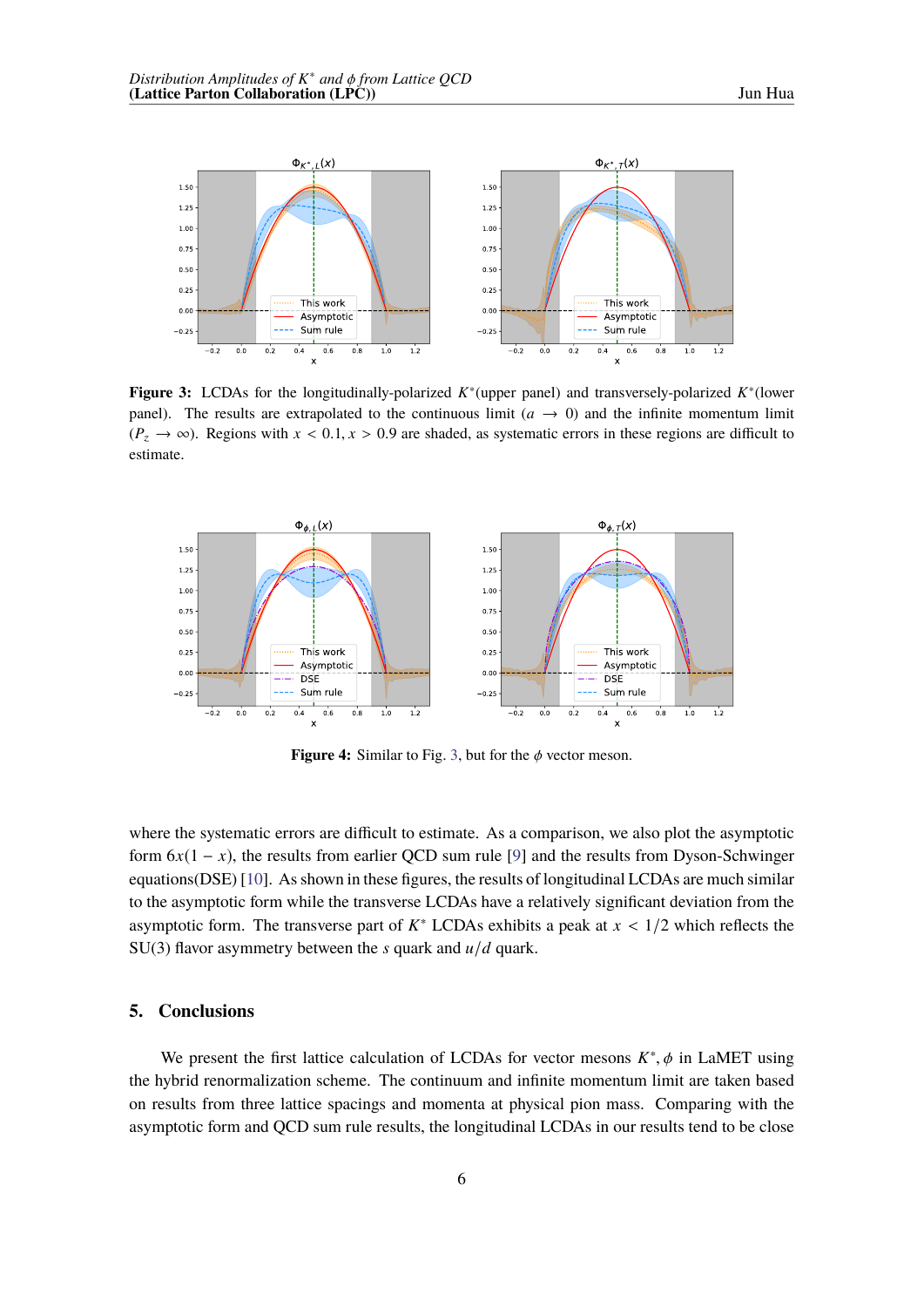to the asymptotic form while the transverse ones have relatively large deviations. Our final results can provide crucial *abinitio* theory inputs for analyzing relevant exclusive processes.

### **Acknowledgement**

*Acknowledgement.*–We thank Xiangdong Ji, Liuming Liu, Maximilian Schlemmer, and Andreas Schäfer for valuable discussions. We thank the MILC collaboration for providing us their HISQ gauge configurations. The LQCD calculations were performed using the Chroma software suite [[16\]](#page-7-6) and QUDA [\[17](#page-7-7)–[19](#page-7-8)] through HIP programming model [\[20](#page-7-9)]. The numerical calculation is supported by Strategic Priority Research Program of Chinese Academy of Sciences, Grant No. XDC01040100. The setup for numerical simulations was conducted on the  $\pi$  2.0 cluster supported by the Center for High Performance Computing at Shanghai Jiao Tong University, HPC Cluster of ITP-CAS, and Jiangsu Key Lab for NSLSCS. JH, WW, and JX are supported in part by Natural Science Foundation of China under grant No. 11735010, 11911530088, U2032102, 11653003, by Natural Science Foundation of Shanghai under grant No. 15DZ2272100. JH is supported by NSFC under grant 11947215. PS is supported by Natural Science Foundation of China under grant No. 11975127 as well as Jiangsu Specially Appointed Professor Program. YBY is also supported by the Strategic Priority Research Program of Chinese Academy of Sciences, Grant No. XDB34030303. JHZ is supported in part by National Natural Science Foundation of China under Grant No. 11975051, and by the Fundamental Research Funds for the Central Universities.

## **References**

- <span id="page-6-0"></span>[1] J. T. Wei *et al.* [Belle], Phys. Rev. Lett. **103**, 171801 (2009) doi:10.1103/PhysRevLett.103.171801 [arXiv:0904.0770 [hep-ex]].
- <span id="page-6-1"></span>[2] R. Aaij *et al.* [LHCb], JHEP **09**, 179 (2015) doi:10.1007/JHEP09(2015)179 [arXiv:1506.08777 [hep-ex]].
- <span id="page-6-2"></span>[3] R. R. Horgan, Z. Liu, S. Meinel and M. Wingate, Phys. Rev. D **89**, no.9, 094501 (2014) doi:10.1103/PhysRevD.89.094501 [arXiv:1310.3722 [hep-lat]].
- <span id="page-6-3"></span>[4] R. R. Horgan, Z. Liu, S. Meinel and M. Wingate, Phys. Rev. Lett. **112**, 212003 (2014) doi:10.1103/PhysRevLett.112.212003 [arXiv:1310.3887 [hep-ph]].
- <span id="page-6-4"></span>[5] S. Descotes-Genon, J. Matias, M. Ramon and J. Virto, JHEP **01**, 048 (2013) doi:10.1007/JHEP01(2013)048 [arXiv:1207.2753 [hep-ph]].
- <span id="page-6-5"></span>[6] R. Aaij *et al.* [LHCb], JHEP **02**, 104 (2016) doi:10.1007/JHEP02(2016)104 [arXiv:1512.04442 [hep-ex]].
- <span id="page-6-6"></span>[7] P. Ball and V. M. Braun, Phys. Rev. D **55**, 5561-5576 (1997) doi:10.1103/PhysRevD.55.5561 [arXiv:hep-ph/9701238 [hep-ph]].
- <span id="page-6-7"></span>[8] P. Ball and R. Zwicky, Phys. Rev. D **71**, 014029 (2005) doi:10.1103/PhysRevD.71.014029 [arXiv:hep-ph/0412079 [hep-ph]].